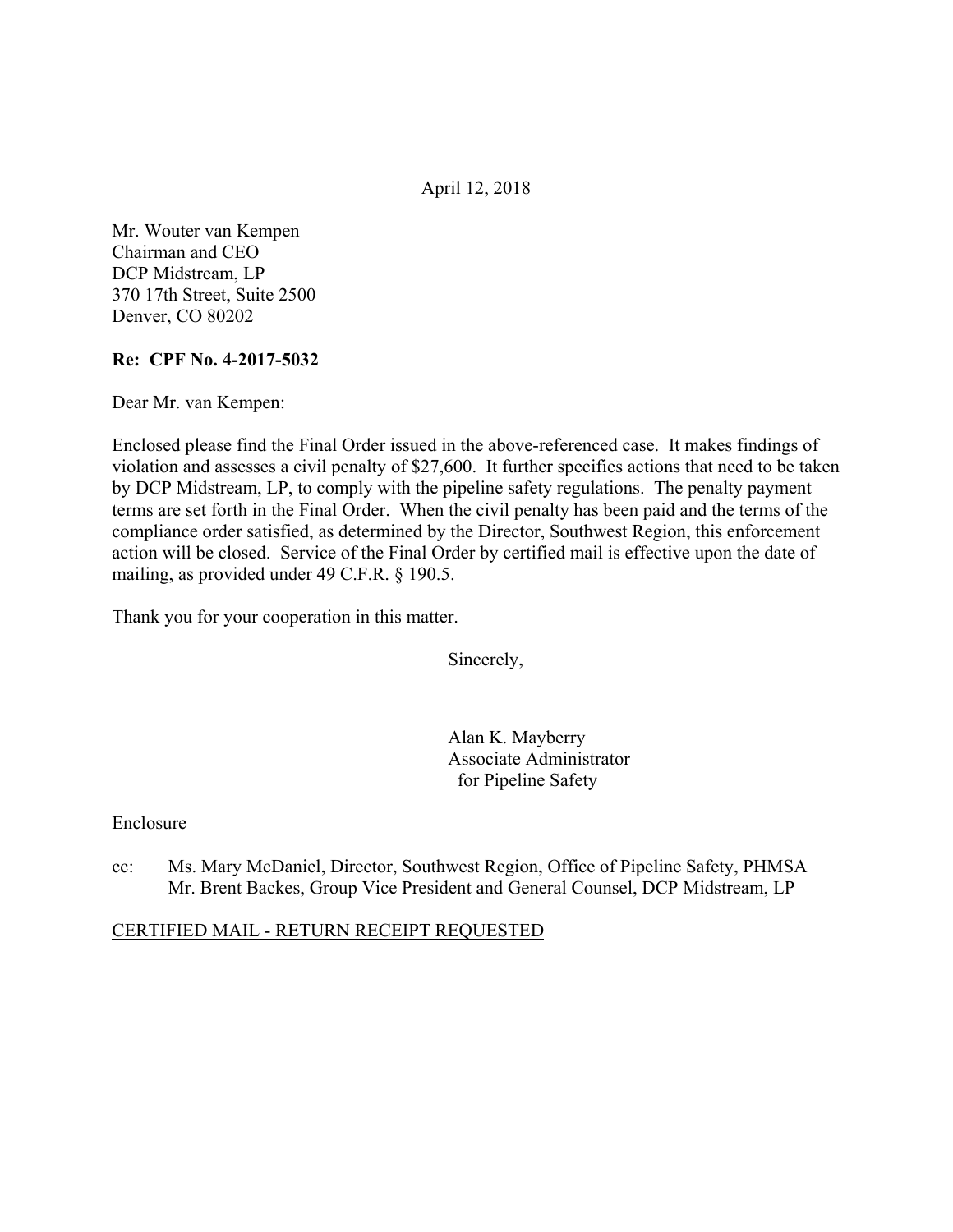## **U.S. DEPARTMENT OF TRANSPORTATION PIPELINE AND HAZARDOUS MATERIALS SAFETY ADMINISTRATION OFFICE OF PIPELINE SAFETY WASHINGTON, D.C. 20590**

**)**

 **)**

 **)**

**In the Matter of )**

**DCP Midstream, LP, ) CPF No. 4-2017-5032**

 $\mathcal{L}=\{1,2,3,4,5\}$ 

**\_\_\_\_\_\_\_\_\_\_\_\_\_\_\_\_\_\_\_\_\_\_\_\_\_\_\_\_\_\_\_\_\_\_\_\_)** 

**Respondent. )** 

 $\overline{a}$ 

### **FINAL ORDER**

On multiple dates between May and December, 2016, pursuant to 49 U.S.C. § 60117, a representative of the Pipeline and Hazardous Materials Safety Administration (PHMSA), Office of Pipeline Safety (OPS), conducted an on-site pipeline safety inspection of the facilities and records of DCP Midstream, LP (DCP or Respondent), in Texas and Oklahoma. DCP is a limited partnership owned by Phillips 66 and Enbridge, Inc., that operates more than 64,000 miles of natural gas liquid (NGL) pipeline and 12 natural gas processing facilities in approximately 16 states.<sup>1</sup>

As a result of the inspection, the Director, Southwest Region, OPS (Director), issued to Respondent, by letter dated August 24, 2017, a Notice of Probable Violation, Proposed Civil Penalty, and Proposed Compliance Order (Notice), which also included warnings pursuant to 49 C.F.R. § 190.205. In accordance with 49 C.F.R. § 190.207, the Notice proposed finding that DCP had committed four violations of 49 C.F.R. Part 195 and proposed assessing a civil penalty of \$27,600 for one alleged violation. The Notice also proposed ordering Respondent to take certain measures to correct the alleged violations. The warning items required no further action but warned the operator to correct the probable violations or face possible future enforcement action.

 one. After requesting and receiving an extension of time to respond, DCP responded to the Notice by letter dated October 27, 2017 (Response). The company did not contest the allegations of violation, and agreed to complete certain corrective actions, as provided in the proposed compliance order. Respondent did not request a hearing and therefore has waived its right to

<sup>&</sup>lt;sup>1</sup> DCP Midstream website, available at http://www.dcpmidstream.com/getattachment/Utility-Pages/Explore-Footprint/DCP Mid Corp Glance Fact Sheet Q32016 Enbridge Consolidation.pdf.aspx (last accessed January 3, 2018).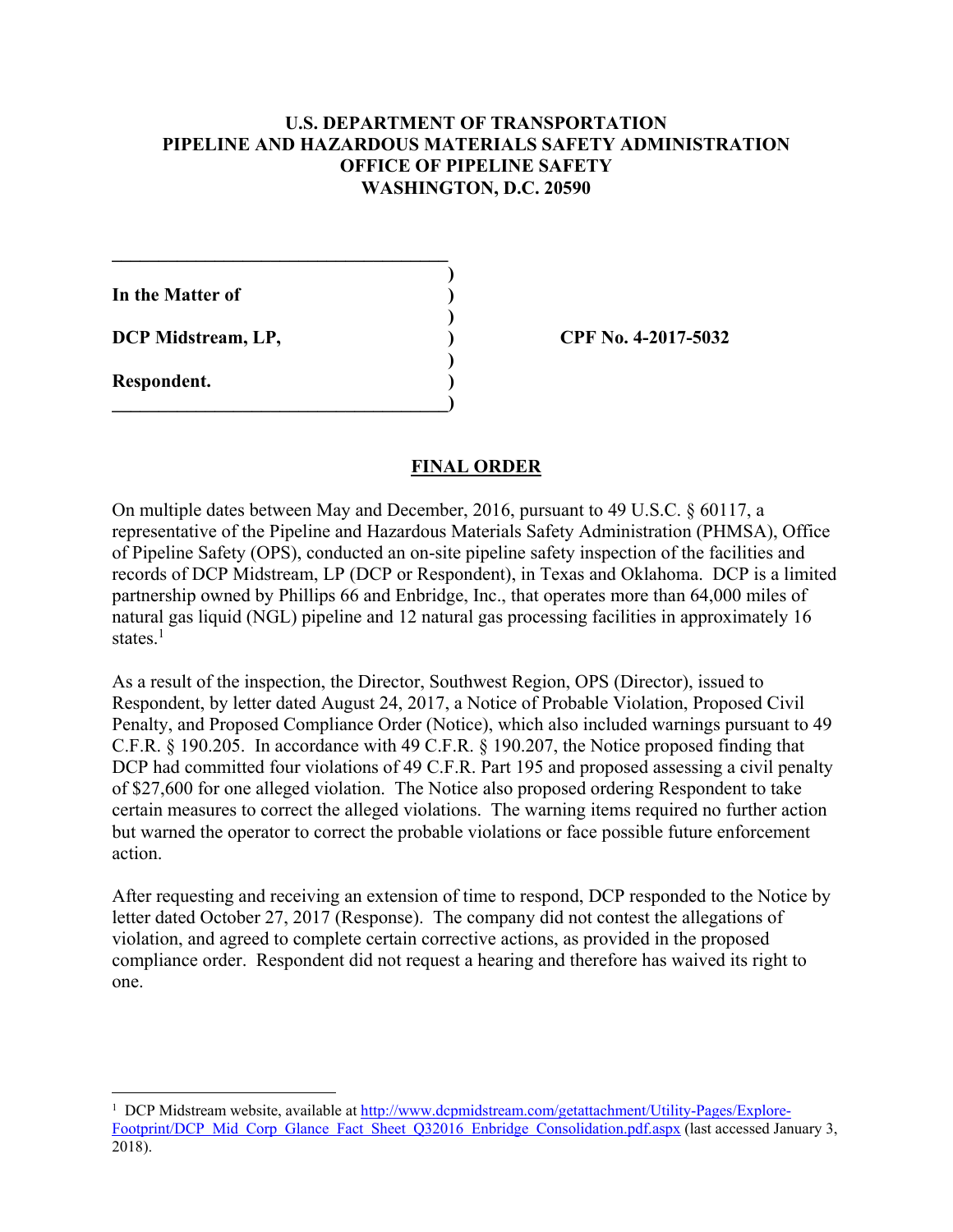## **FINDINGS OF VIOLATION**

In its Response, DCP did not contest the allegations in the Notice that it violated 49 C.F.R. Part 195, as follows:

**Item 4:** The Notice alleged that Respondent violated 49 C.F.R. § 195.452(i)(4), which states:

#### **§ 195.452 Pipeline integrity management in high consequence areas.**

 $(a) \ldots$ 

(i) *What preventive and mitigative measures must an operator take to protect the high consequence area?* - (1) . . . .

 reducing the spill size. (4) *Emergency Flow Restricting Devices (EFRD)*. If an operator determines that an EFRD is needed on a pipeline segment to protect a high consequence area in the event of a hazardous liquid pipeline release, an operator must install the EFRD. In making this determination, an operator must, at least, consider the following factors—the swiftness of leak detection and pipeline shutdown capabilities, the type of commodity carried, the rate of potential leakage, the volume that can be released, topography or pipeline profile, the potential for ignition, proximity to power sources, location of nearest response personnel, specific terrain between the pipeline segment and the high consequence area, and benefits expected by

The Notice alleged that Respondent violated 49 C.F.R. § 195.452(i)(4) by failing to determine whether EFRDs were needed on two DCP pipeline segments running through high consequence areas (HCAs). Specifically, the Notice alleged that DCP failed to perform an initial evaluation on the company's Panova to Red River and Red River to Mount Belvieu segments. Both § 195.452(i)(4) and section IP 008 of DCP's own written *Integrity Procedure, IP 008 (version 3.1, dated December 2012),* required that DCP consider whether EFRDs should be added as a preventive and mitigative measure on the listed pipeline segments.

Respondent did not contest this allegation of violation. Accordingly, based upon a review of all of the evidence, I find that Respondent violated 49 C.F.R.  $\S$  195.452(i)(4) by failing to determine whether EFRDs were needed on two pipeline segments in order to protect HCAs.

**Item 5:** The Notice alleged that Respondent violated 49 C.F.R. § 195.581, which states, in relevant part:

## **§ 195.581 Which pipelines must I protect against atmospheric corrosion and what coating material may I use?**

 exposed to the atmosphere, except pipelines under paragraph (c) of this (a) You must clean and coat each pipeline or portion of pipeline that is section.

(b) Coating material must be suitable for the prevention of atmospheric corrosion.

The Notice alleged that Respondent violated 49 C.F.R. § 195.581(a) by failing to clean and coat each pipeline that is exposed to the atmosphere. Specifically, the Notice alleged that DCP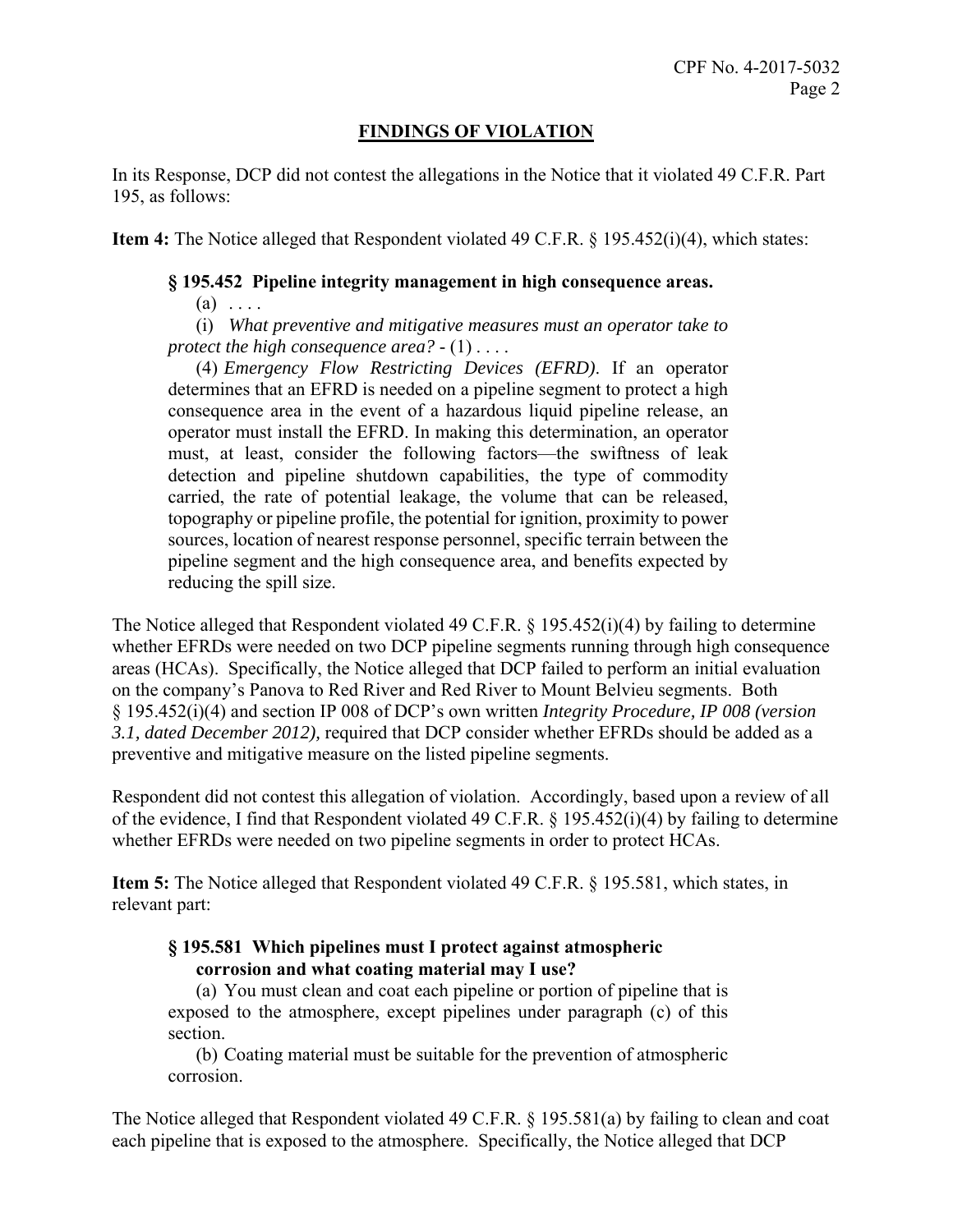discovered numerous instances of deteriorated coating on its pipeline when conducting atmospheric pipe inspections. However, for 40 of the pipeline portions identified as having deteriorated coatings, DCP failed to remediate the deteriorated coatings by cleaning and coating the pipeline.

Respondent did not contest this allegation of violation. Accordingly, based upon a review of all of the evidence, I find that Respondent violated 49 C.F.R. § 195.581(a) by failing to clean and coat numerous portions of its pipeline that were exposed to the atmosphere.

**Item 6:** The Notice alleged that Respondent violated 49 C.F.R. § 195.402(a), which states:

# **§ 195.402 Procedural manual for operations, maintenance, and emergencies.**

 system a manual of written procedures for conducting normal operations (a) *General*. Each operator shall prepare and follow for each pipeline and maintenance activities and handling abnormal operations and emergencies. This manual shall be reviewed at intervals not exceeding 15 months, but at least once each calendar year, and appropriate changes made as necessary to insure that the manual is effective. This manual shall be prepared before initial operations of a pipeline system commence, and appropriate parts shall be kept at locations where operations and maintenance activities are conducted.

The Notice alleged that Respondent violated 49 C.F.R. § 195.402(a) by failing to follow its own manual of written procedures for conducting normal operations and maintenance activities. Specifically, the Notice alleged that DCP failed to follow Section 4 of its *Integrity Management Manual – Risk Management Manual, Subsection 4.4.5: Pipeline Facilities Risk Assessment.*  Subsection 4.4.5 provides, in relevant part, that Respondent must use the checklist in DCP Form 50 to assist in "determining the most credible release scenario and impact on any affected HCAs."

 4.4.5, DCP was not able to provide them. During its inspection, PHMSA noted that DCP had facilities in Teague, Lockwood, and Panova, all of which are in HCA or HCA-could-affect areas. When the PHMSA inspector asked DCP for copies of the Form 50 checklist generated for these three facilities, as required under Subsection

Respondent did not contest this allegation of violation. Accordingly, based upon a review of all of the evidence, I find that Respondent violated 49 C.F.R. § 195.402(a) by failing to follow its own manual of written procedures for conducting normal operations and maintenance activities.

**Item 8:** The Notice alleged that Respondent violated 49 C.F.R. § 195.573(a)(1), which states:

# **§ 195.573 What must I do to monitor external corrosion control?**

(a) *Protected pipelines*. You must do the following to determine whether cathodic protection required by this subpart complies with §195.571:

(1) Conduct tests on the protected pipeline at least once each calendar year, but with intervals not exceeding 15 months. . . .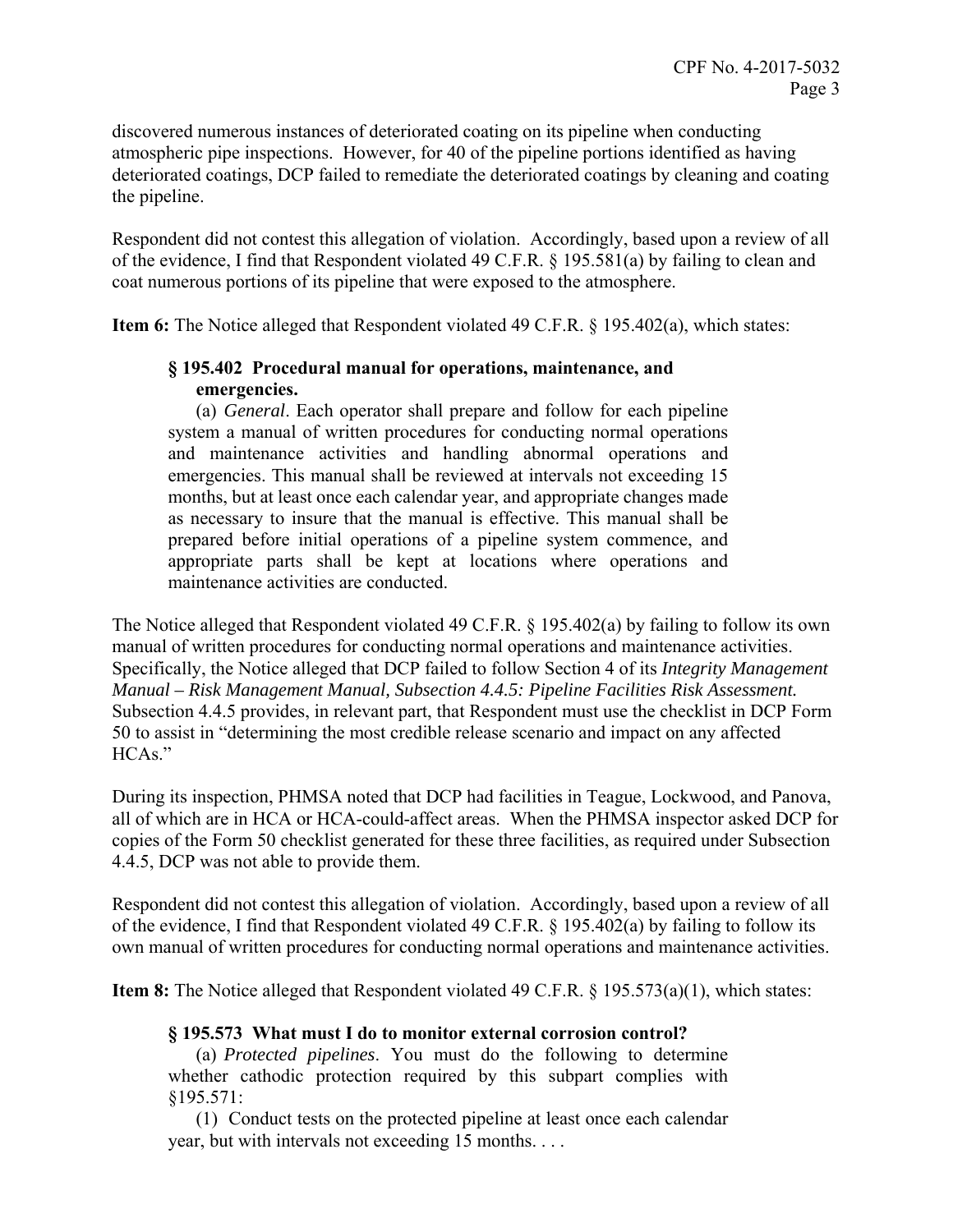The Notice alleged that Respondent violated 49 C.F.R. § 195.573(a)(1) by failing to conduct tests on one of its cathodically protected pipelines at least once each calendar year, but with intervals not exceeding 15 months. Specifically, the Notice alleged that DCP failed to conduct tests at five locations on its 16-inch Lockwood Station to Teague Station pipeline at least once each calendar year, but with intervals not exceeding 15 months. By failing to test at these five locations, DCP was unable to demonstrate adequate levels of cathodic protection under  $§ 195.573(a)(1).$ 

Respondent did not contest this allegation of violation. Accordingly, based upon a review of all of the evidence, I find that Respondent violated 49 C.F.R. § 195.573(a)(1) by failing to conduct tests on one of its cathodically protected pipelines at least once per calendar year, but with intervals not exceeding 15 months.

These findings of violation will be considered prior offenses in any subsequent enforcement action taken against Respondent.

# **ASSESSMENT OF PENALTY**

Under 49 U.S.C. § 60122, Respondent is subject to an administrative civil penalty not to exceed \$200,000 per violation for each day of the violation, up to a maximum of \$2,000,000 for any related series of violations.2

In determining the amount of a civil penalty under 49 U.S.C. § 60122 and 49 C.F.R. § 190.225, I must consider the following criteria: the nature, circumstances, and gravity of the violation, including adverse impact on the environment; the degree of Respondent's culpability; the history of Respondent's prior offenses; and any effect that the penalty may have on its ability to continue doing business; and the good faith of Respondent in attempting to comply with the pipeline safety regulations. In addition, I may consider the economic benefit gained from the violation without any reduction because of subsequent damages, and such other matters as justice may require. The Notice proposed a total civil penalty of \$27,600 for the violation in Item 8 above.

**Item 8:** The Notice proposed a civil penalty of \$27,600 for Respondent's violation of 49 C.F.R. § 195.573(a)(1), for failing to conduct tests on one of its cathodically protected pipelines at least once per calendar year, but with intervals not exceeding 15 months. DCP neither contested the allegation nor presented any evidence or argument justifying a reduction in the proposed penalty. Accordingly, having reviewed the record and considered the assessment criteria, I assess Respondent a civil penalty of \$27,600 for violation of 49 C.F.R. § 195.573(a)(1).

In summary, having reviewed the record and considered the assessment criteria for the Item cited above, I assess Respondent a total civil penalty of **\$27,600**.

Payment of the civil penalty must be made within 20 days of service. Federal regulations  $(49 \text{ C.F.R. } § 89.21(b)(3))$  require such payment to be made by wire transfer through the Federal

 $\overline{a}$ 2 These amounts are adjusted annually for inflation. *See, e.g.*, Pipeline Safety: Inflation Adjustment of Maximum Civil Penalties, 82 Fed. Reg. 19325 (April 27, 2017).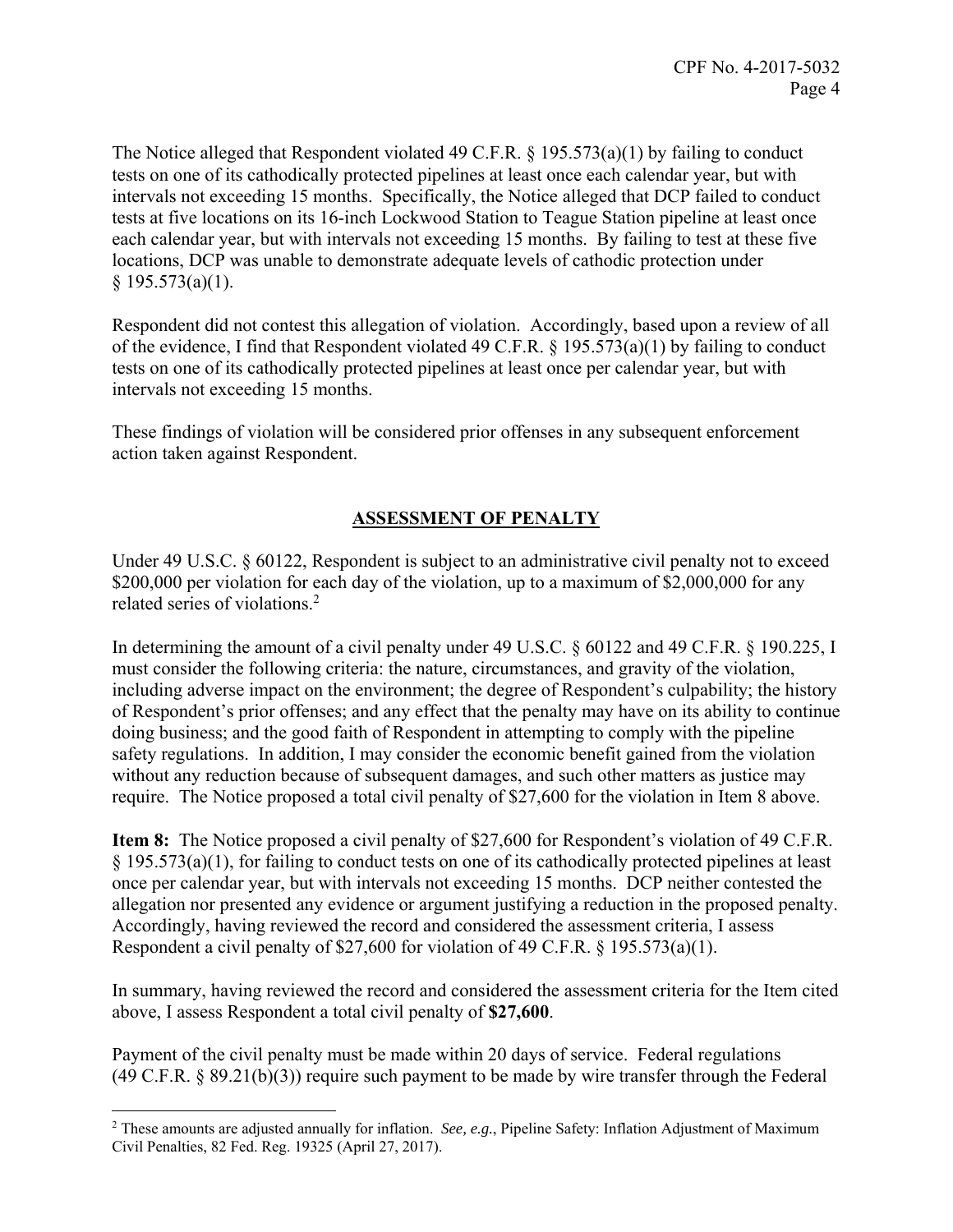Reserve Communications System (Fedwire), to the account of the U.S. Treasury. Detailed instructions are contained in the enclosure. Questions concerning wire transfers should be directed to: Financial Operations Division (AMK-325), Federal Aviation Administration, Mike Monroney Aeronautical Center, 6500 S MacArthur Blvd, Oklahoma City, Oklahoma 79169. The Financial Operations Division telephone number is (405) 954-8845.

Failure to pay the \$27,600 civil penalty will result in accrual of interest at the current annual rate in accordance with 31 U.S.C. § 3717, 31 C.F.R. § 901.9 and 49 C.F.R. § 89.23. Pursuant to those same authorities, a late penalty charge of six percent (6%) per annum will be charged if payment is not made within 110 days of service. Furthermore, failure to pay the civil penalty may result in referral of the matter to the Attorney General for appropriate action in a district court of the United States.

## **COMPLIANCE ORDER**

The Notice proposed a compliance order with respect to **Items 4, 5, and 6** in the Notice for violations of 49 C.F.R. §§ 195.452(i)(4), 195.581(a), and 195.402(a), respectively. Under 49 U.S.C. § 60118(a), each person who engages in the transportation of hazardous liquids or who owns or operates a pipeline facility is required to comply with the applicable safety standards established under chapter 601. Pursuant to the authority of 49 U.S.C. § 60118(b) and 49 C.F.R. § 190.217, Respondent is ordered to take the following actions to ensure compliance with the pipeline safety regulations applicable to its operations:

> 1. With respect to the violation of § 195.452(i)(4) (**Item 4**), Respondent must perform a study, based on a current high consequence area list, to determine whether EFRDs are needed on pipeline segments to protect high consequence areas in the event of a hazardous liquid pipeline release to enhance public safety. Respondent must complete this compliance item and submit documentation to the Director within 90 days of receipt of this Order.

> 2. With respect to the violation of § 195.581(a) (**Item 5**), Respondent must provide evidence that the 40 identified locations with deteriorated coating have been adequately cleaned and coated. Respondent must complete this compliance item and submit documentation to the Director within 180 days of receipt of this Order.

> 3. With respect to the violation of § 195.402(a) (**Item 6**), Respondent must conduct a thorough review using the Form 50 checklist to determine the most credible release scenario and impact on HCAs and HCA-could-affect areas to enhance public safety. Respondent must complete this compliance item and submit documentation to the Director within 90 days of receipt of this Order.

The Director may grant an extension of time to comply with any of the required items upon a written request timely submitted by the Respondent and demonstrating good cause for an extension.

It is requested that Respondent maintain documentation of the safety improvement costs associated with fulfilling this Compliance Order and submit the total to the Director. It is